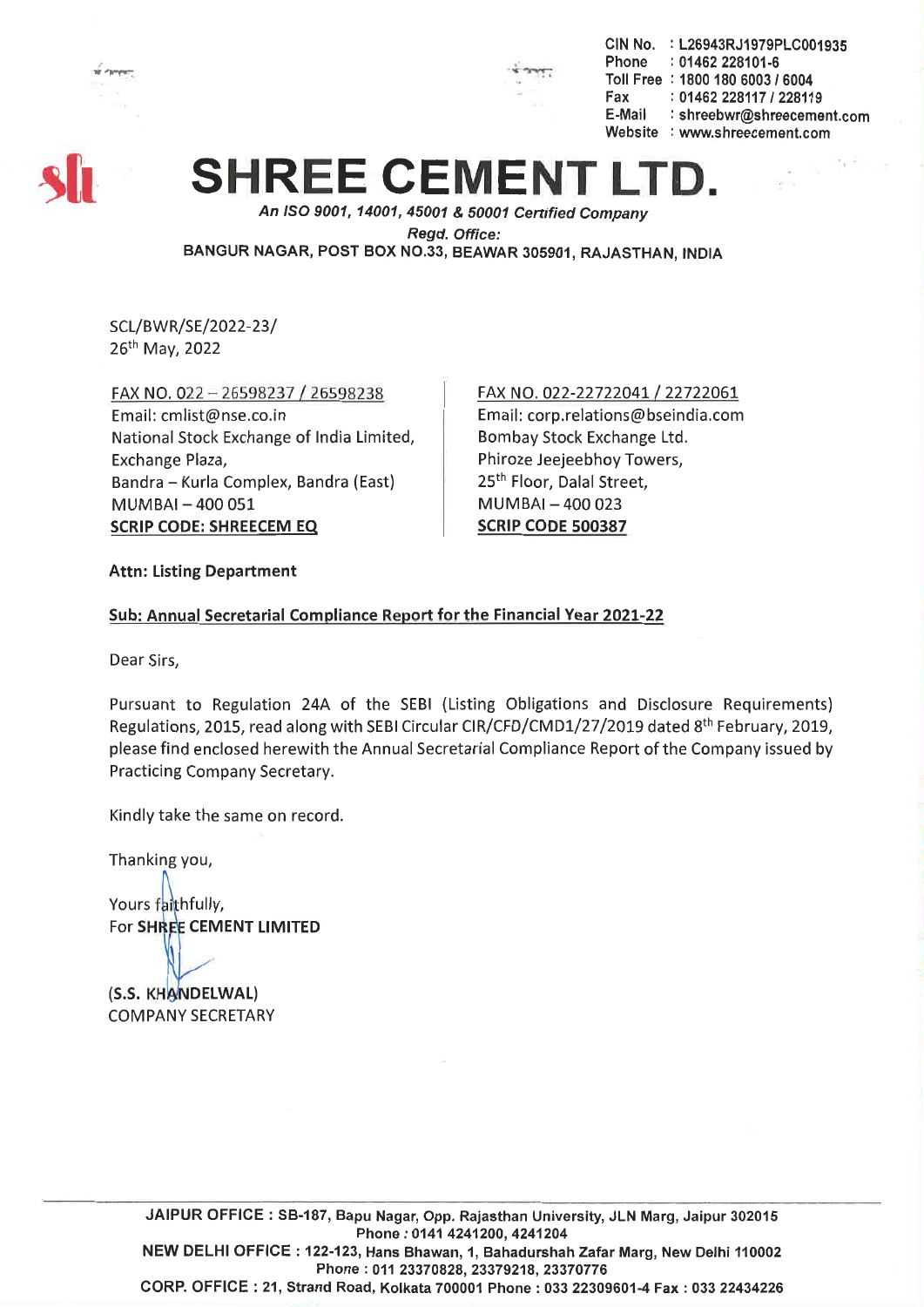

### **us Pinchaa &: Co.**

*Company Secretsdes*

108, 1st Floor, Shree Mansion, G-23, Kamla Marg, Behind Rajdhani Hospital, C-Scheme, Jaipur 302001. Rajasthan Tel.: 91-0141 4106355 | Email: ppincha@gmail.com | akshit@pinchaa.com | www.pinchaa.com

To,

The Board of Directors Shree Cement Limited Bangur Nagar, Beawar, Rajasthan-30S 901

Reg: Annual Secretarial Compliance Report for the Financial Year 2021-2022

Dear Sir/ Madam,

We have been engaged by Shree Cement limited (hereinafter referred to as 'the Company') whose equity shares are listed on National Stock Exchange of India Limited and BSE Limited to conduct an audit in terms of Regulation 24A of SEBI (Listing Obligations and Disclosure Requirements) Regulations, 2015 as amended from time to time and to issue the Annual Secretarial Compliance Report thereon.

It is the responsibility of the management of the Company to maintain records, devise proper systems to ensure compliance with provisions of all applicable SEBI Regulations and circulars/ guidelines issued there under from time to time and to ensure that the systems are adequate and are operating effectively.

Our responsibility is to verify compliances by the Company with provisos of all applicable SEBI Regulations and circulars/ guidelines issued there under from time to time and issue a report thereon.

Our audit was conducted in accordance with Guidance Note on Annual Secretarial Compliance Report issued by the Institute of Company Secretaries of India and In a manner which involved such examinations and verifications as considered necessary and adequate for the said purpose. Annual Secretarial Compliance Report is enclosed.

> For Pinchaa & Co. Company Secretaries *Firm's U.C.N. P2016RJ051800* Firm's PR Certificate No. 832/2020

 $CHA$ 

Akshit Kr. Jangid Partner M.No. FCS11285 C. P. No. 16300

Dated: 17.05.2022 Place: Jaipur

Page 1 of 3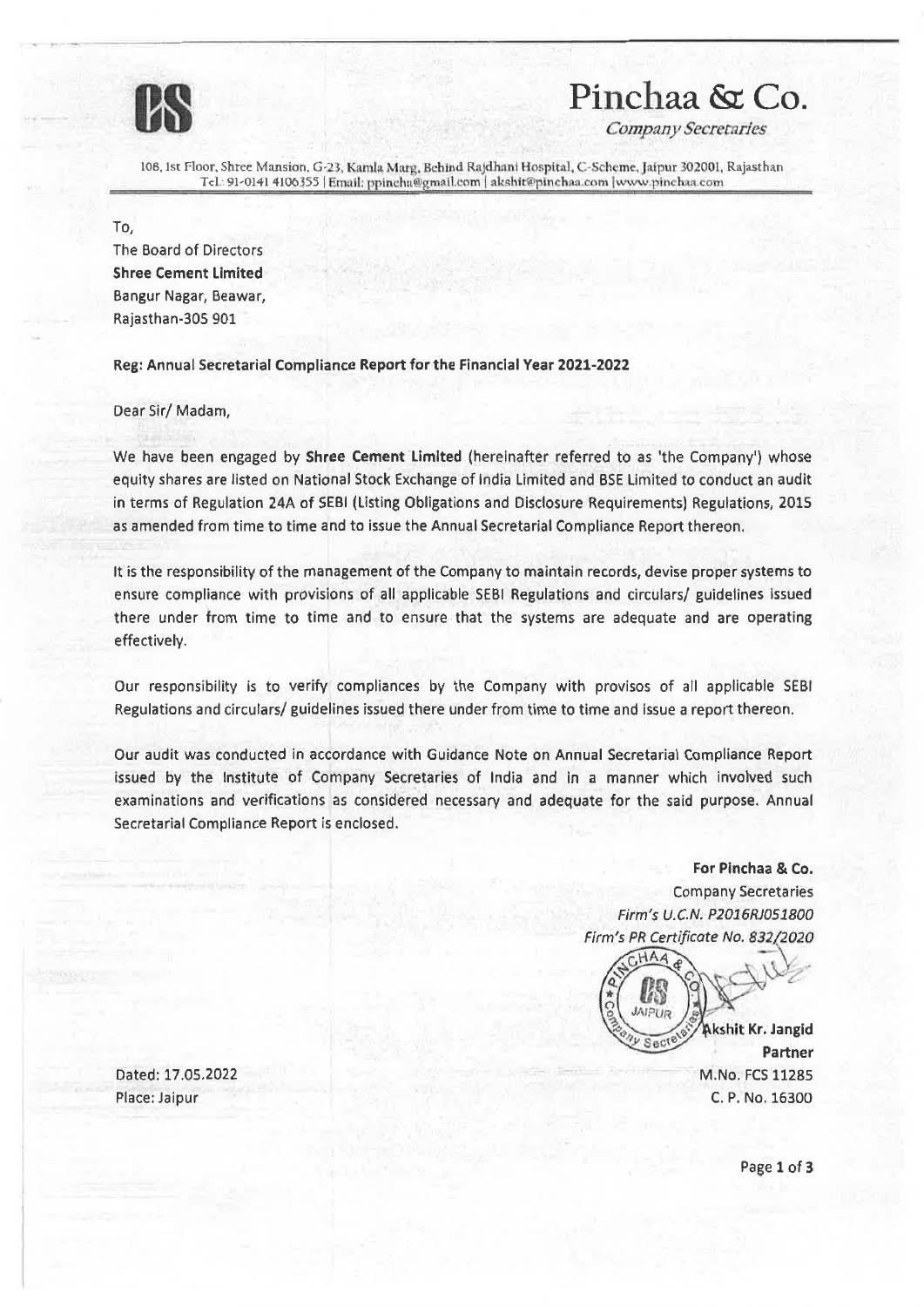

# **us** Pinchaa **&: Co.**

**Company Secretaries** 

lOS. 1st Floor. Shree Mansion. G-23. Kamla Marg, Behind Rajdhani Hospital, C>Scheme,Jaipur 302001. Rajasthan Tel.: 91-0141 4106355 | Email: ppincha@gmail.com | akshit@pinchaa.com | www.pinchaa.com

Secretarial compliance report of Shree Cement Limited for the year ended 31<sup>st</sup> March, 2022

I, Akshit Kr. Jangid, partner of M/s. Pinchaa & Co have examined:

- (a) all the documents and records made available to us and explanation provided by Shree Cement Limited ("the listed entity"),
- (b) the filings/ submissions made by the listed entity to the stock exchanges,
- (c) website of the listed entity,
- (d) any other document/ filing, as may be relevant, which has been relied upon to make this certification,

For the year ended 31<sup>st</sup> March, 2022 ("Review Period") in respect of compliance with the provisions of:

- (a) the Securities and Exchange Board of India Act, 1992 ("SEB! Act") and the Regulations, circulars, guidelines issued thereunder; and
- (b) the Securities Contracts (Regulation) Act, 1956 ("SCRA"), rules made thereunder and the Regulations, circulars, guidelines issued thereunder by the Securities and Exchange Board of India ("SEBI");

The specific Regulations, whose provisions and the circulars/ guidelines issued thereunder, have been examined, include:-

- (a) Securities and Exchange Board of India (Listing Obligations and Disclosure Requirements) Regulations, 2015;
- (b) Securities and Exchange Board of India (Issue and Listing of Non-Convertible Securities) Regulations, 2021 and The Securities and Exchange Board of India (Issue and Listing of Debt Securities) Regulation, 2008 to the extent applicable, prior to its repealment;
- *(e)* Securities and Exchange Board of India (Substantial Acquisition of Shares and Takeovers) Regulations, 2011;
- (d) The Securities and Exchange Board of India (Registrars to an Issue and Share Transfer Agents) Regulations, 1993 regarding the Companies Act and dealing with client;
- (e) The Securities and Exchange Board of India (Depositories and Participants) Regulations, 2018;
- (f) Securities and Exchange Board of India (Prohibition of Insider Trading) Regulations, 2015;

(Note: The aforesaid list of SEBI Regulations Is only the list of regulations which were applicable to the listed entity for the review period.)

and based on the above examination, I hereby report that, during the Review Period:

(a) The listed entity has complied with the provisions of the above Regulations and circulars/ guidelines issued thereunder.



Page 2 of 3